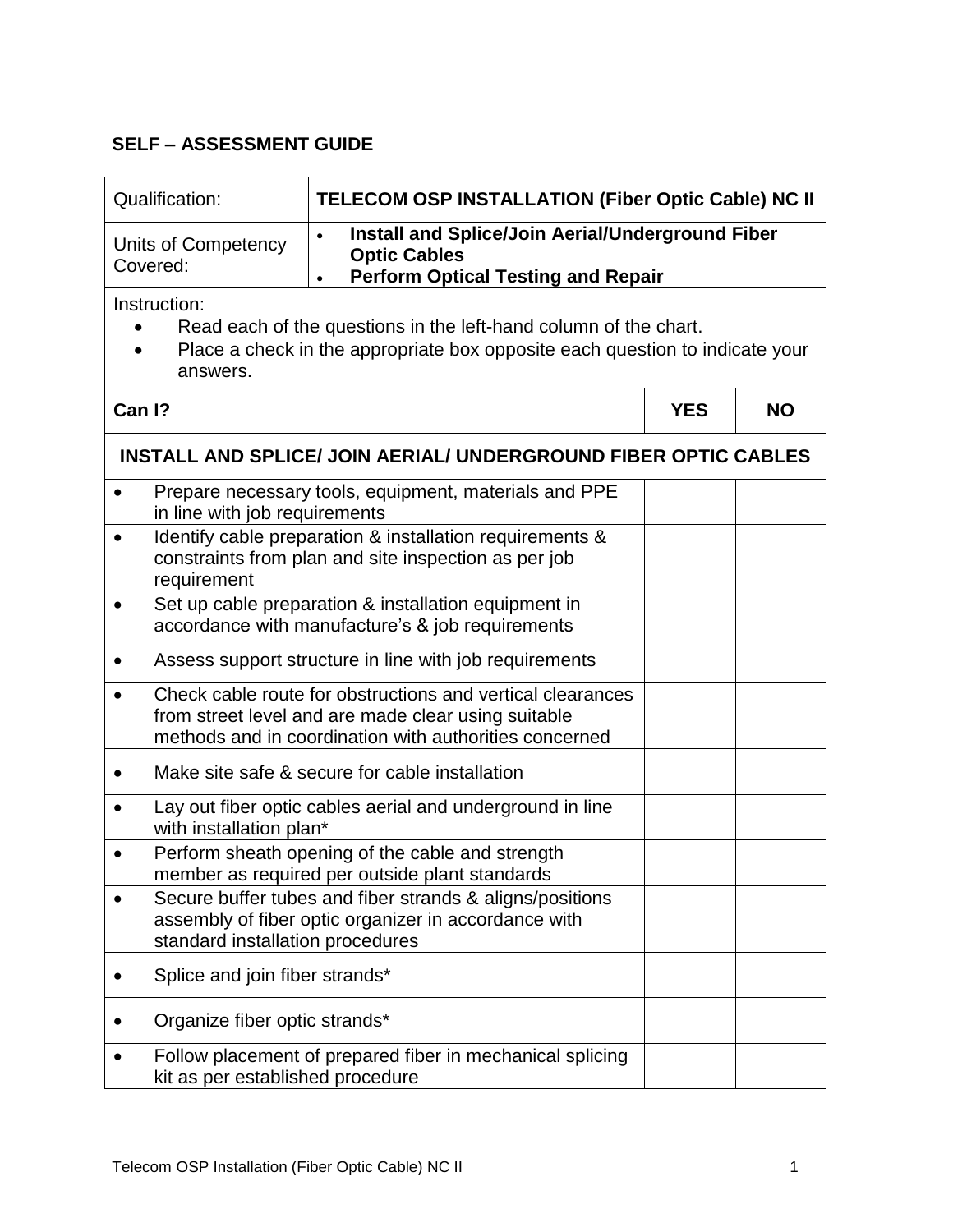|                                             | Place the cable inside the cable cover and properly                                                                                                           |  |  |  |
|---------------------------------------------|---------------------------------------------------------------------------------------------------------------------------------------------------------------|--|--|--|
|                                             | attaches & closes in accordance with the product                                                                                                              |  |  |  |
| $\bullet$                                   | specification<br>Strip, clean & cleave fiber strands in accordance with                                                                                       |  |  |  |
|                                             | established procedures                                                                                                                                        |  |  |  |
|                                             | Observe loop & bending radius tolerance for cable<br>materials at all times                                                                                   |  |  |  |
|                                             | Perform insertion of fiber strand to the fusion machine<br>(automatic operation) in accordance to procedural<br>standards and product/equipment specification |  |  |  |
|                                             | Protect & organize spliced fiber strands as per procedure<br>and job requirements                                                                             |  |  |  |
|                                             | Install closure and support for aerial and underground*                                                                                                       |  |  |  |
|                                             | Complete closure of flash testing according to job<br>requirements & SOP to prevent water & moisture entry                                                    |  |  |  |
|                                             | Attach spliced cable to messenger wire/pole or cable rack<br>for support in line with job requirements & product<br>specifications                            |  |  |  |
| <b>PERFORM OPTICAL TESTING &amp; REPAIR</b> |                                                                                                                                                               |  |  |  |
|                                             | Identify fiber strands (color coding)*                                                                                                                        |  |  |  |
|                                             | Interpret documents in accordance with the enterprise<br>procedures                                                                                           |  |  |  |
| $\bullet$                                   | Identify and prepares necessary tools, equipment,<br>materials and personal protective equipment (PPE) in line<br>with job requirements                       |  |  |  |
|                                             | Identify and prepares fiber strands in accordance with job<br>requirements and assignments                                                                    |  |  |  |
|                                             | Check quality of fiber optic joints *                                                                                                                         |  |  |  |
| ٠                                           | Identify optical cable faults and error in line with OTDR (<br>Optical Time Domain Reflectometer) manual                                                      |  |  |  |
|                                             | Localize optical cable faults in accordance with standard<br>industry practices                                                                               |  |  |  |
|                                             | Repair fiber optic cable faults*                                                                                                                              |  |  |  |
|                                             | Re-splice faulty fiber optic strands in accordance with<br>established procedures                                                                             |  |  |  |